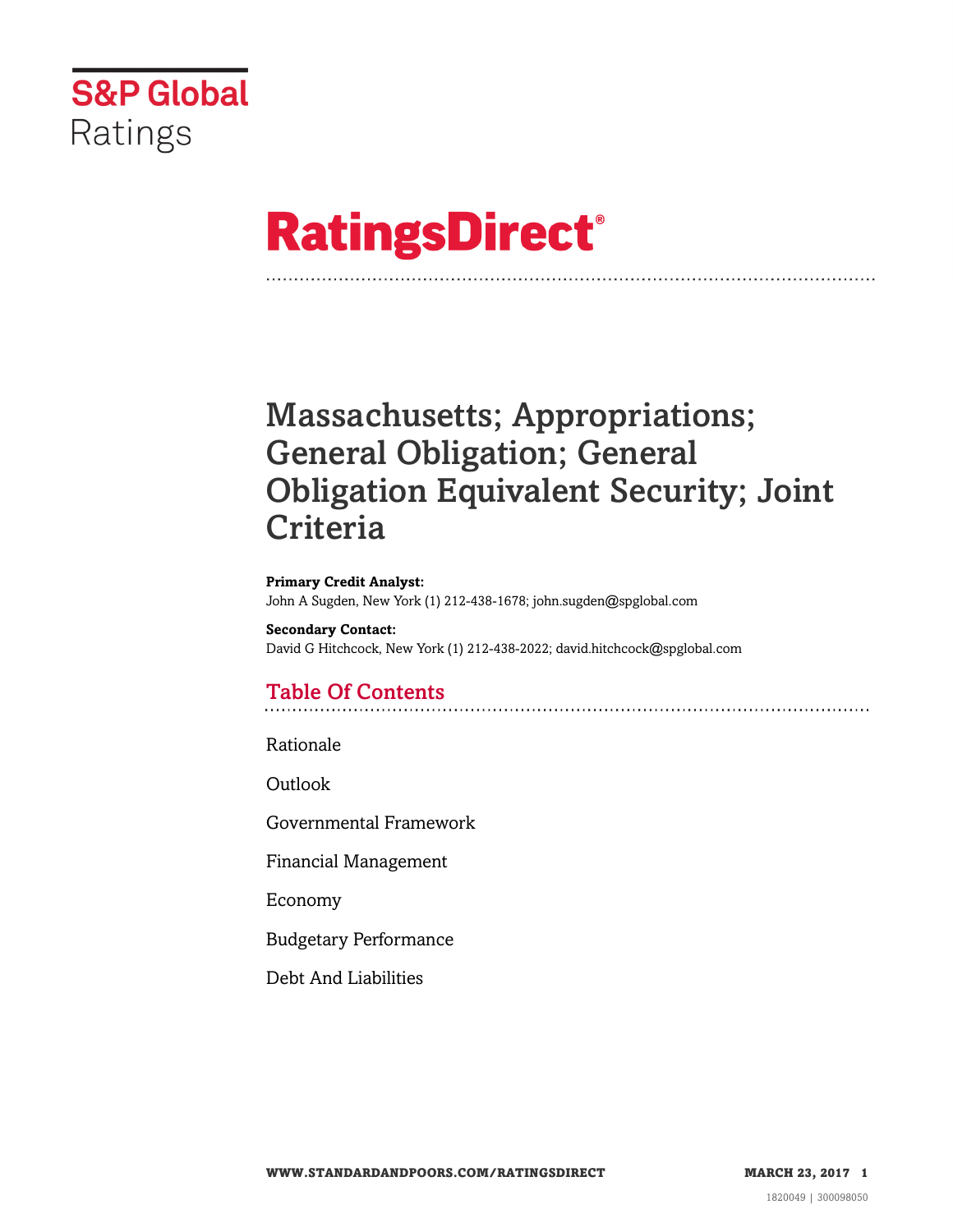## Massachusetts; Appropriations; General Obligation; General Obligation Equivalent Security; Joint Criteria

| <b>Credit Profile</b>                                       |              |          |  |  |
|-------------------------------------------------------------|--------------|----------|--|--|
| US\$400.0 mil GO bnds ser 2017A due 04/01/2047              |              |          |  |  |
| Long Term Rating                                            | AA+/Negative | New      |  |  |
| US\$277.595 mil GO rfdg bnds ser 2017C due 10/01/2027       |              |          |  |  |
| Long Term Rating                                            | AA+/Negative | New      |  |  |
| US\$100.0 mil GO bnds (Green Bnds) ser 2017B due 04/01/2047 |              |          |  |  |
| Long Term Rating                                            | AA+/Negative | New      |  |  |
| Massachusetts GO                                            |              |          |  |  |
| Long Term Rating                                            | AA+/Negative | Affirmed |  |  |

#### <span id="page-1-0"></span>Rationale

S&P Global Ratings has assigned its 'AA+' rating and negative outlook to the Commonwealth of Massachusetts' \$400 million general obligation (GO) bonds consolidated loan of 2017 series A, \$100 million GO bonds consolidated loan of 2017 series B (green bonds), and \$277.595 million GO refunding bonds of 2017 series C. At the same time, S&P Global Ratings affirmed its 'AA+' rating on the commonwealth's approximately \$22 billion of parity GO bonds outstanding and its 'A+' rating on the commonwealth's Boston Housing Authority housing project bonds, West Broadway Homes IV project, series 2003, supported by the commonwealth. The outlook is negative.

Factors supporting the 'AA+' GO rating include what we view as Massachusetts':

- Timely monitoring of revenues and expenditures and swift action when needed to make adjustments, with a focus on structural solutions to budget balance;
- Strong financial, debt, and budget management policies, including annualized formal debt affordability statements, and multiyear capital investment planning;
- Adequate budget stabilization fund (BSF) balance;
- High wealth and income levels; and
- Deep and diverse economy, which continues its steady recovery.

S&P Global Ratings believes the commonwealth's high debt burden and high unfunded pension and other postemployment benefit (OPEB) liabilities are offsetting considerations to the current rating. Although we believe the commonwealth has been taking steps to more actively manage these liabilities with a focus on cost control and reform in recent years, Massachusetts' total postretirement liabilities remain high and are expected to continue to be a source of budgetary pressure as growth in required contribution outpaces revenue growth. We also note that growth in the state's Medicaid spending (MassHealth) is also outpacing revenue growth and will remain a source of ongoing budgetary pressure absent the implementation of measures bring its growth more in line with revenue growth.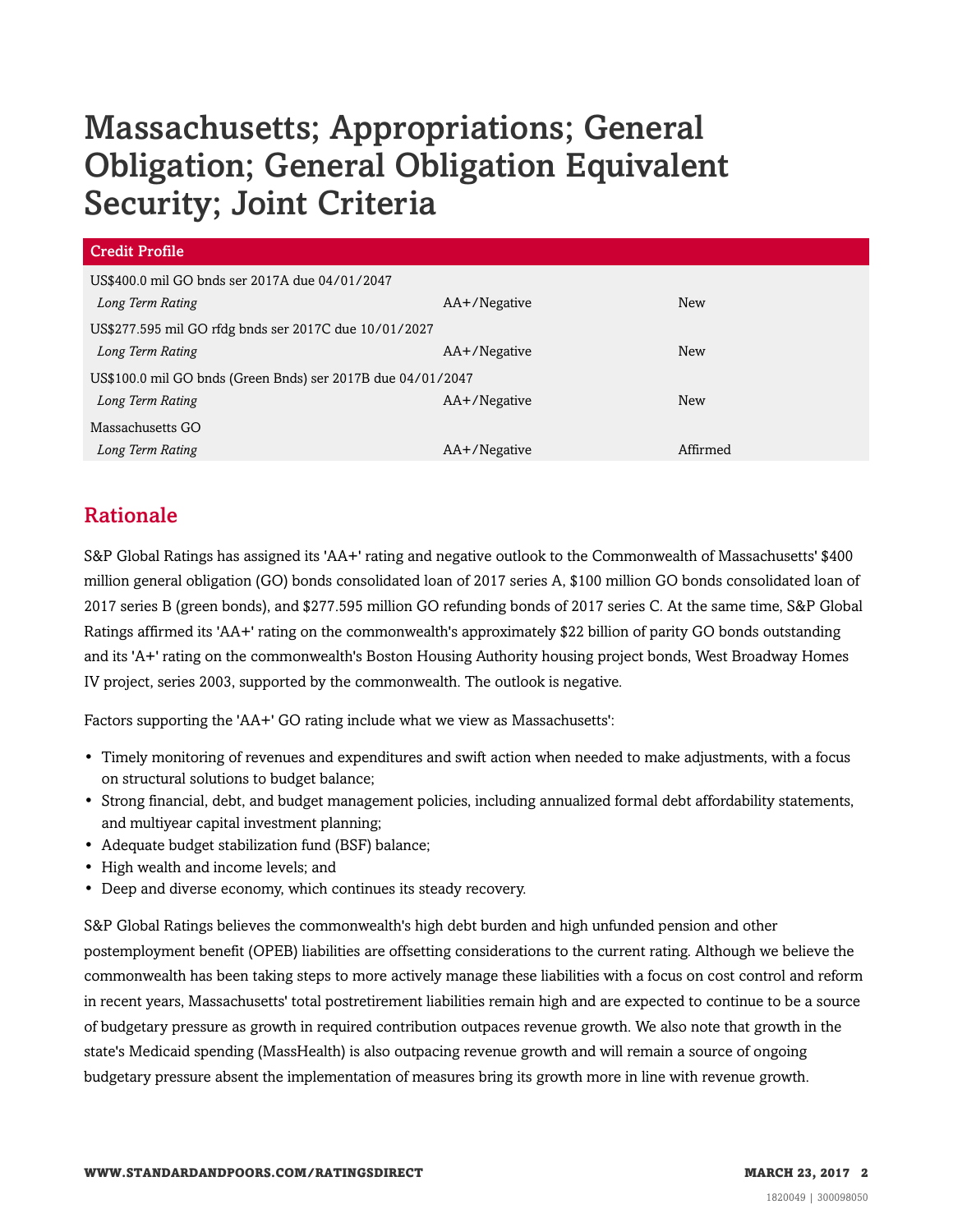#### *Massachusetts; Appropriations; General Obligation; General Obligation Equivalent Security; Joint Criteria*

We understand that the proceeds from the consolidated loan of 2017 series A and B are expected to be used to fund various capital projects that are included in the commonwealth's five-year capital improvement plan (CIP). In particular, the proceeds of the series B bonds are intended to be used to fund "green" projects including clean water and drinking water, energy efficiency and conservation, open space protection and environmental remediation, and river revitalization projects. The series 2017A bonds are structured as interest-only payments until 2042 and equal term bond payments in 2042 and 2047. The series 2017B bonds are structured with interest-only payments through fiscal 2022. Principal is amortized by 50% by 2037 and the balance amortized through a term bond in 2047. The series 2017C bonds are being issued to advance-refund bonds outstanding through open market purchases with projected net present value savings of more than \$14.5 million.

Massachusetts' economy has recovered steadily, outpacing national and regional trends by most measures. Real state GDP rose 3.8% in 2015, compared with 2.8% for the nation. The commonwealth's average annual unemployment rate in 2016 was 3.7% compared with 4.9% for the nation. The state unemployment rate has inched up slightly to 4.0% as of January 2017, but remains low compared with 4.8% for the nation. Employment growth following the financial crisis was strong relative to that of other states and the commonwealth regained its pre-recession employment peak in 2013, according to the Bureau of Labor Statistics. However, IHS Global Insight Inc. forecasts slightly lower state employment growth in 2017, 2018, and 2019 at 0.7%, 0.8%, and 0.7%, respectively, in those years, compared with its forecast of 1.4%, 1.4%, and 1.2% for the U.S in those years, respectively. In our view, Massachusetts' economic fundamentals and key anchors, which center on higher education, technology, and health care, should contribute to continued expansion. Income growth has also been strong relative to that of other states, with 2015 per capita personal income ranked second in the U.S. behind that of Connecticut, at 128% of the U.S. average.

We believe Massachusetts' budget has generally been structurally balanced in recent years with stable reserves, although several rounds of midyear budget adjustments were needed in the past three years to end the fiscal year in balance. A budget gap of \$394 million opened up as of the end of October 2016, all of which was resolved by December except \$20 million. An additional \$98 million was identified in December 2016, inclusive of the previously unresolved \$20 million. Management has identified a mix of recurring and nonrecurring measures to close the gap including \$95 million in announced section 9c allotment reductions Year-to-date revenues as of February are \$133.9 million below revised estimates. April is an important month from a tax collection standpoint and should revenues exceed expectations, could help close the revenue shortfall experienced to date. However, should taxpayers decide to defer taxable gains into next year in the expectation of a lower federal tax rate, current year revenues could be affected.. Currently, the commonwealth is projecting ending fiscal 2017 with \$1.3 billion in the BSF, but could reduce that to the extent that it is not able to address the remaining shortfall through other measures.

The governor's fiscal 2018 budget, as proposed, makes progress toward eliminating Massachusetts' reliance on one-time revenues, makes a deposit into the BSF, and increases unrestricted aid to locals at the same rate as consensus tax revenue growth. For fiscal 2018, the commonwealth is projecting 3.8% growth in total revenues and 3.3% growth in spending over fiscal 2017. The revenue forecast assumes an income tax reduction to 5.05% from 5.10%, effective Jan. 1, 2018. In his budget, the governor proposes a new BSF formula that would deposit half of the expected annual excess capital gains amount during the fiscal year with the second half deposited at fiscal year-end, as opposed to the current formula that only makes a deposit at the end of the year. For fiscal 2018, the estimated deposit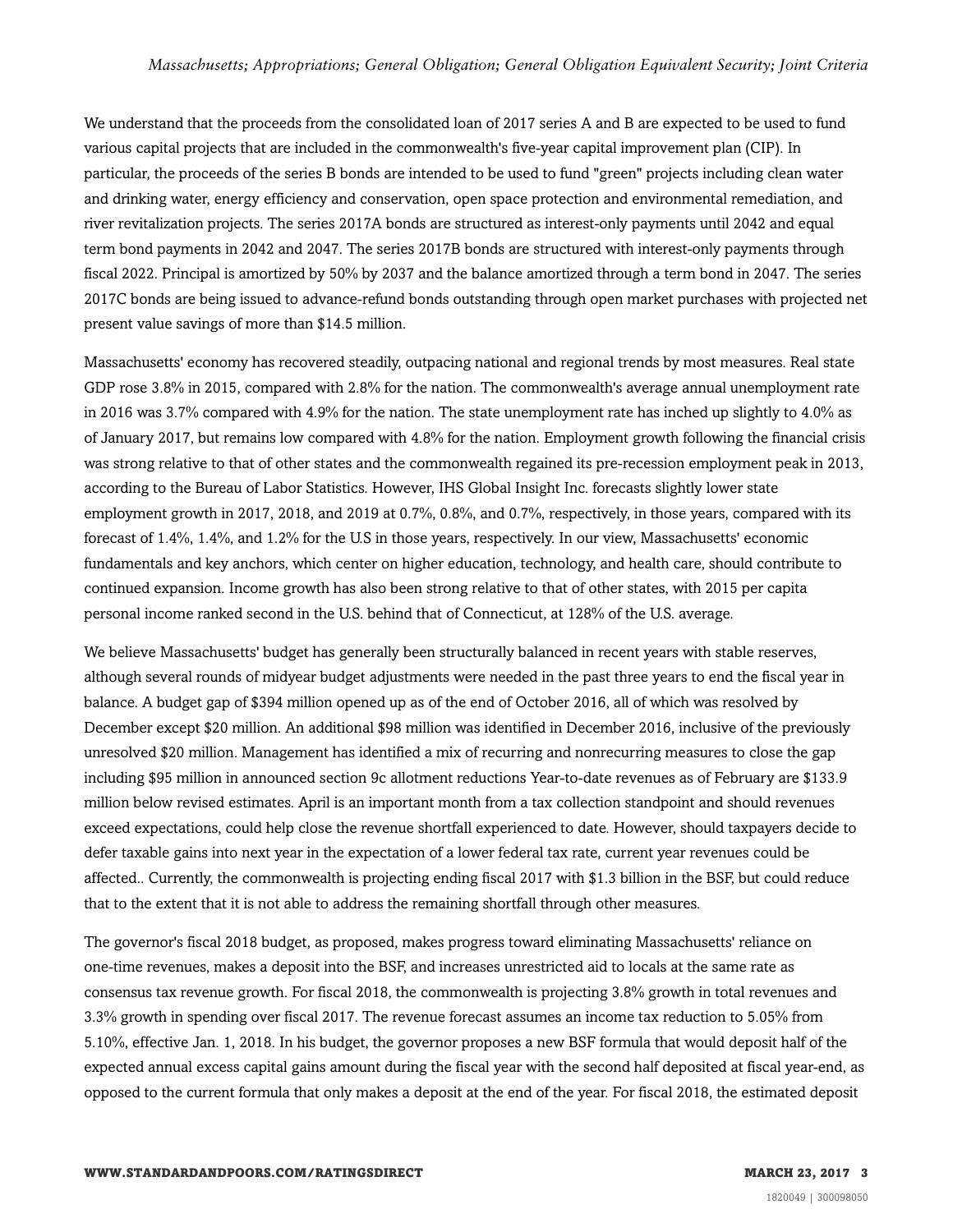into the BSF is \$98 million and would bring the BSF to \$1.4 billion, or 3.2% of budgeted expenditures. The budget also includes \$95 million in one-time revenues from the acceleration of sales tax receipts, an amount equivalent to the estimated deposit into the BSF. While we believe the revenue forecast is in line with positive economic growth in the commonwealth, we note that current revenues are falling short of estimates as of February, which could intensify should April revenues fall short of expectations or other spending pressures arise. Other budgetary pressures for fiscal 2018 and beyond include MassHealth expenses that are budgeted to grow at a faster rate than revenues and that have been one of main sources of midyear budget adjustments. Furthermore, there is substantial uncertainty as to the impact of changes in federal funding policy, in particular regarding Medicaid, and how that might impact the state's finances. The budget also include the state's pension payment based on the updated funding contribution schedule, which increased by 8.9% annually, a pace that well exceeds revenue growth. While we recognize that Massachusetts has made budgeting its fixed costs a priority, we also view the growth in these areas as placing increased pressure on the state's ability to maintain structural balance. The executive budget remains only a proposal at this point, subject to modification by the legislature. S&P Global Ratings will take a closer look at budgetary trends following enactment of the state's fiscal 2018 budget to determine the impact on the commonwealth's finances.

At fiscal year-end 2016, state general fund revenues were \$482 million short of the revised 2016 budget forecast year-to-date. Management took action to address revenue shortfalls through spending restrictions, payroll caps, use of unneeded fund balances, acceleration of revenue collections (reimbursements), and other year-end closing measures including supplemental appropriations proposed by the governor on July 14, which required legislative approval. Massachusetts attributed fiscal 2016 budget shortfalls to legislative spending overrides of the governor's budget vetoes, a two-day state sales tax holiday, and lower-than-estimated business and individual income tax revenues because of increased tax refunds and lower-than-expected payments with returns and estimated payments. It also indicated that fiscal 2016 general fund expenditures are slightly exceeding budgeted appropriations, both in Medicaid and non-Medicaid areas, although higher federal cost reimbursements offset most of the increased Medicaid-related expenditures. Total budgeted expenditures and other uses exceeded total budgeted revenues and other uses by \$89 million or 0.5% of expenditures. At fiscal year-end 2016, operating funds balances, including the BSF, were \$1.48 billion and only 3.6% of budgeted expenditures and other uses based on state projections.

On a generally accepted accounting principles (GAAP) basis, Massachusetts ended fiscal 2016 (the most recent audited year) with an available assigned and unassigned general fund balance of \$1.28 billion, plus a BSF balance of \$1.29 billion. This led to a combined balance that we view as still strong at 6.6% of general fund expenditures and transfers out, but down from 7.5% in fiscal 2015.

By most measures, we believe Massachusetts' debt burden remains high compared with that of other states. At fiscal year-end 2016, we calculate GO debt of \$21.7 billion and total tax-supported debt of \$35.4 billion, producing total tax-backed debt per capita of \$5,213, and 8.3% of personal income. Planned debt issuance remains within the parameters of the commonwealth's debt affordability policy and bond cap. A capital and debt affordability committee includes seven voting and eight nonvoting members from the legislature and is charged with formally reviewing the capital investment plan and providing an estimate of debt authorization for each year to stay within certain debt parameters. Massachusetts' current capital plan calls for \$2.19 billion of capital debt issuance in fiscal 2017, similar to the amount in last year's capital plan for fiscal 2016. We calculate fiscal 2016 total tax-backed debt service at 7.3% of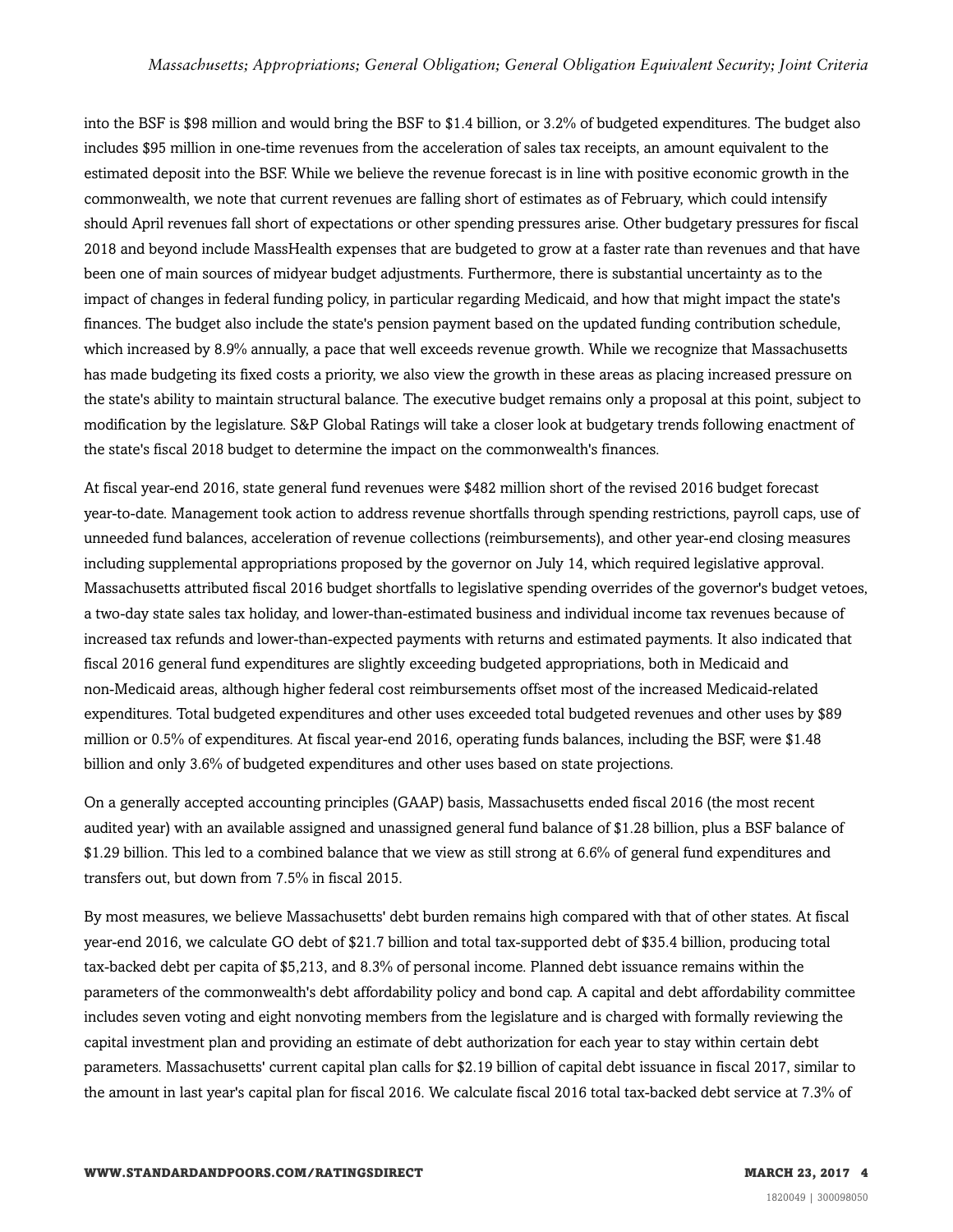general governmental spending, a level we view as moderately high.

Other long-term liabilities are also large, in our opinion. We believe Massachusetts' share of the combined net pension liability for state employees' and teachers' retirement systems of \$37.7 billion as of the Jan. 1, 2016, valuation date, or \$4,451 per capita, and 7.3% of personal income, is high. The aggregate funded ratio dropped to 57.3% from 60.7% in fiscal 2015 and the three-year average declined to 62% from 63% in fiscal 2015. Massachusetts continues to fully fund its actuarial annual determined contribution based on its own methodology, which is on a lagged statutory basis; on a GAAP basis, it has not fully funded its annual required contribution (ARC) since fiscal 2011. A decline in the commonwealth's actuarial pension funded ratio as of the Jan. 1, 2016, actuarial valuation date was primarily due to lower actuarial return assumptions, which we believe show conservative management of pension liabilities.

In our opinion, Massachusetts' unfunded OPEB is also moderately high, at \$16.3 billion as of Jan. 1, 2016, net of \$760.4 million of actuarial assets in an OPEB trust fund, or \$2,402 per capita. Massachusetts intends to make payments to the OPEB trust fund with 5% of excess capital gains tax distributed to the BSF (although this requirement was suspended in fiscal 2015), and a portion of tobacco settlement money that increases in 10% increments each year. In fiscal 2016, the incremental tobacco money increase to the OPEB trust was suspended with the commonwealth contributing 30% of tobacco settlement money, or approximately \$77 million, to the OPEB trust fund, contingent on unexpended debt service appropriations.

The commonwealth's combined budgetary debt service, pension payments, and OPEB payments were about 12% of budgeted expenditures in fiscal 2016. For fiscal 2017, combined budgetary debt service, pension payments, and OPEB payments increase to 12.7% of budgeted expenditures and other uses.

Based on the analytic factors we evaluate for states, on a scale of '1.0' (strongest) to '4.0' (weakest), we have assigned a composite score of '1.9' to Massachusetts, which is consistent with an 'AA' indicative rating. Under our criteria, we can be within one notch off the indicative rating. In our view, Massachusetts still displays several characteristics, such as its strong economy and proactive budget management, which align it better with our 'AA+' rating. In addition, in our view, the shortfalls that the state is facing are currently manageable and management is making attempts to return to structural balance. Our view of the extent to which these positive characteristics outweigh the pressures arising from the state's long-term liabilities and Massachusetts' need to increase reserves to manage future liabilities could change, leading us to realign our rating with the indicative score. Our negative outlook reflects the potential for this shift.

#### <span id="page-4-0"></span>**Outlook**

The negative outlook reflects our view that despite a period of economic expansion and generally positive revenue trends, Massachusetts continues to face midyear downward revenue revisions and spending pressures that have resulted in small budgetary gaps and reduced fund balances, even if the budget stabilization reserves have remained fairly stable. We recognize that management has been proactive in closing budgetary gaps, even though the mix of solutions includes some nonrecurring measures and limiting the impact on reserves. We had viewed the policy of setting aside above-trend capital gains tax during good times as a positive budget management tool that could mitigate potential future budget volatility. Conversely, management's decision to suspend these transfers shortly after adopting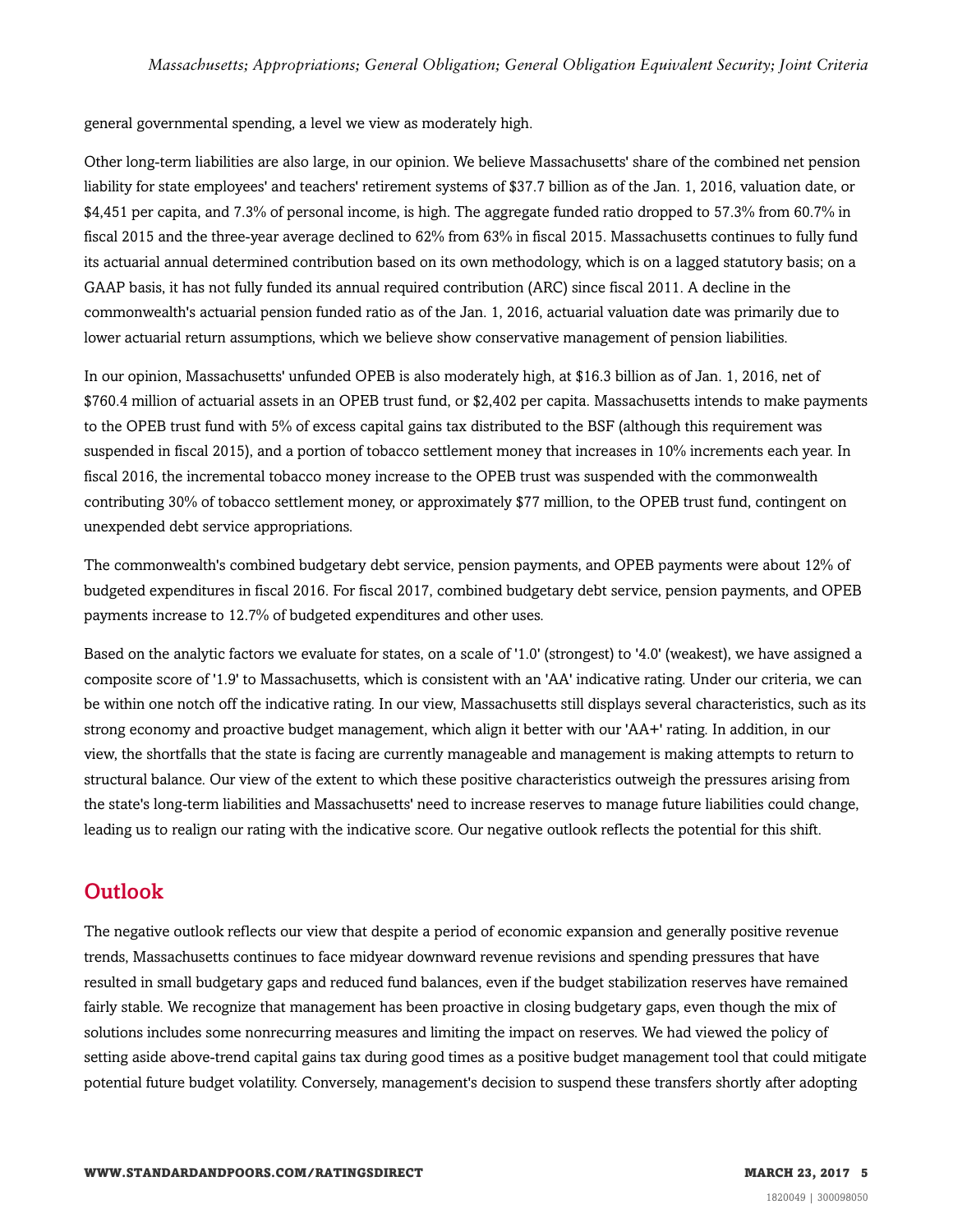them, despite positive economic performance, is viewed negatively from a credit standpoint. In our view, continued structural imbalance and reduction of reserves could contribute to a downgrade over the next few months to a year if we believe that financial flexibility is impaired--especially during a period of positive economic growth--and leaves the state less equipped to deal with the next economic downturn. Although we view the commonwealth's decision to lower its pension system's rate of return assumption down to be more in line with national averages, we recognize that required contributions are rising at a rate that is well above the commonwealth's revenue growth rate Massachusetts' ability to structurally balance its budget and build its reserves is especially important in light of relatively high and rising fixed costs related to debt and retirement funding. We would view significant future underfunding of the actuarial annually determined pension contribution as a potential structural imbalance. Continued budgetary pressure resulting from pension underfunding or weak investment returns could also lead us to lower the rating over the outlook horizon.

#### Upside scenario

Should the commonwealth demonstrate a renewed commitment to building its reserves, absent rising long-term liability funding pressures, we could revise the outlook to stable. At this point, we don't foresee a scenario within the remaining outlook horizon, where we would raise the rating.

#### <span id="page-5-0"></span>Governmental Framework

State finance law requires that the governor submit a balanced budget and the House and Senate each produce a balanced budget. The final general appropriation act must also be balanced. If there is a revenue shortfall, the governor is required by section 9C of Chapter 29 to reduce agency appropriations or recommend a transfer from the BSF.

Massachusetts has autonomy to raise taxes and has adjusted its tax structure. Medicaid accounts for about 35% of total spending while direct local aid accounts for about 13% of originally budgeted 2016 spending. Funding levels for major program areas have been adjusted as needed. Massachusetts voters have approved revenue growth limitations, but these have not negatively affected operations or limited flexibility, in our view. More significant measures to reduce or eliminate major tax sources have been on the ballot but not approved.

An initiative to raise tax rates on those earning more than \$1 million by 4% of income has gathered enough signatures for the legislature to consider a referendum. In May 2016, the legislature agreed to the amendment. If at least 25% of the next legislature supports the measure, which we believe is likely, it will appear on the November 2018 statewide ballot.

The commonwealth is authorized to issue GO debt, special obligation debt, and federal grant anticipation notes. There is a statutory limit on debt outstanding and a policy limitation as stipulated by the commonwealth's debt affordability policy published annually with its capital improvement plan, which is designed to limit debt service on the state's direct debt to no more than 8% of budgeted revenues. These limitations have not impaired flexibility to manage capital and infrastructure requirements. There is no statutory priority for funding debt, but debt service payments are not subject to the warrant requirement applicable to other state spending, and we understand that the comptroller and other state officials have developed procedures to prioritize payments and debt service is given the highest priority among various payment obligations.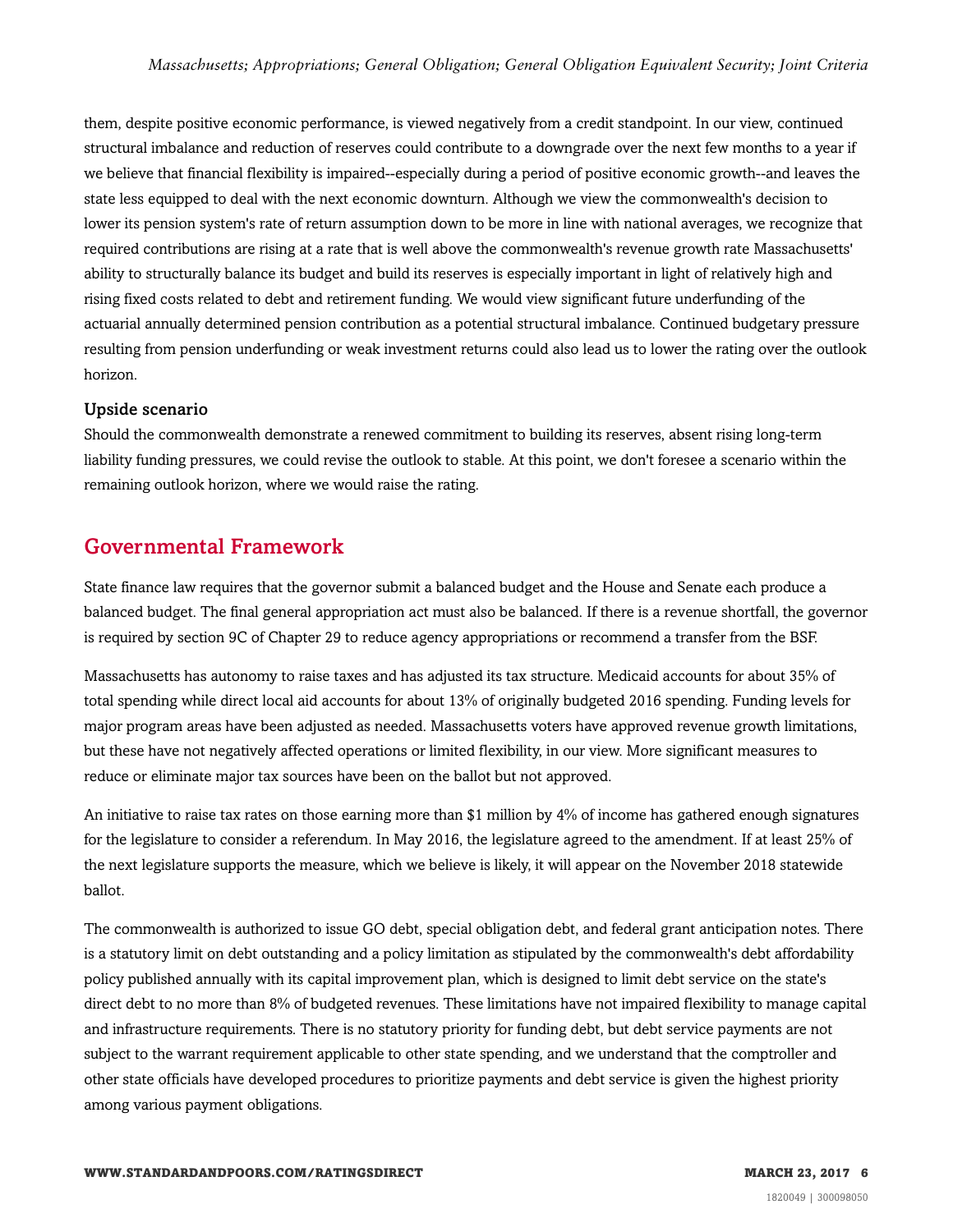On a scale from '1.0' (strongest) to '4.0' (weakest), S&P Global Ratings assigned a score of '1.5' to the commonwealth's governmental framework.

#### <span id="page-6-0"></span>Financial Management

#### Financial management assessment: 'Strong'

S&P Global Ratings maintains a strong financial management assessment (FMA) score for Massachusetts. In our framework, an FMA of strong indicates that practices are strong, well embedded, and likely sustainable. Many of the commonwealth's management practices related to debt and financial management are embedded in statute.

Highlights include the following:

- Massachusetts uses internal resources and outside economic forecasting firms to develop a consensus revenue forecast. It has regularly performed monthly revenue estimates and quarterly budget reviews. Legislation approved in 2008 requires that revenue reports be submitted semimonthly to the legislature.
- A five-year CIP (administrative intent, not binding) coordinates every facet of debt issuance. The CIP includes a detailed debt affordability analysis that officials update each year.

The commonwealth has detailed and frequently reviewed investment policies managed through the office of the treasurer. Quarterly cash flow projections are prepared and submitted to the legislature.

Massachusetts has a statutorily established BSF that prescribes a mechanism for funding, as well as funding levels, although the process has sometimes changed from year to year.

There are statutory limits on debt issuance. For direct debt, there is a limit allowing the issue of up to 105% of the previous year's limit. In addition to the aforementioned statutory requirement, the governor's office adheres to an administrative bond cap (debt service capped at 8% of budgeted revenues), which sets the annual limit on debt issuance. The treasurer's office maintains debt management and swap policies that we view as comprehensive. Officials also introduced an asset-liability management policy in fiscal 2014.

Massachusetts has a statutorily established BSF that prescribes a mechanism for funding, as well as funding levels. Statute requires the deposit of 100% of consolidated net surplus in any given year into the BSF. The statute also provides that the BSF's maximum amount cannot exceed 15% of the current year's revenues. The commonwealth must use any excess for tax reduction. A change in 2010 directed capital gains tax revenues of more than \$1 billion to the fund, although the state has suspended this in the past two years. Legislation from 2012 indexes the capital gains amount to growth in U.S. GDP. The statute also directs 5% of the excess to the state retiree benefits trust fund and the pension liability fund. We believe this measure has the benefit of enhancing the fund while decreasing budget reliance on this cyclical revenue source. Nevertheless, the commonwealth diverted to the general fund in fiscal years 2015 and 2016 excess capital gains tax that would otherwise have gone to the BSF. Some judgments and settlements must also be deposited to the fund, although this requirement was modified in fiscal 2015 so that only settlements and judgments exceeding the average of the total for the preceding five fiscal years would be transferred to the BSF.

The commonwealth has detailed and frequently reviewed investment policies managed through the office of the treasurer. Quarterly cash flow projections are prepared and submitted to the legislature.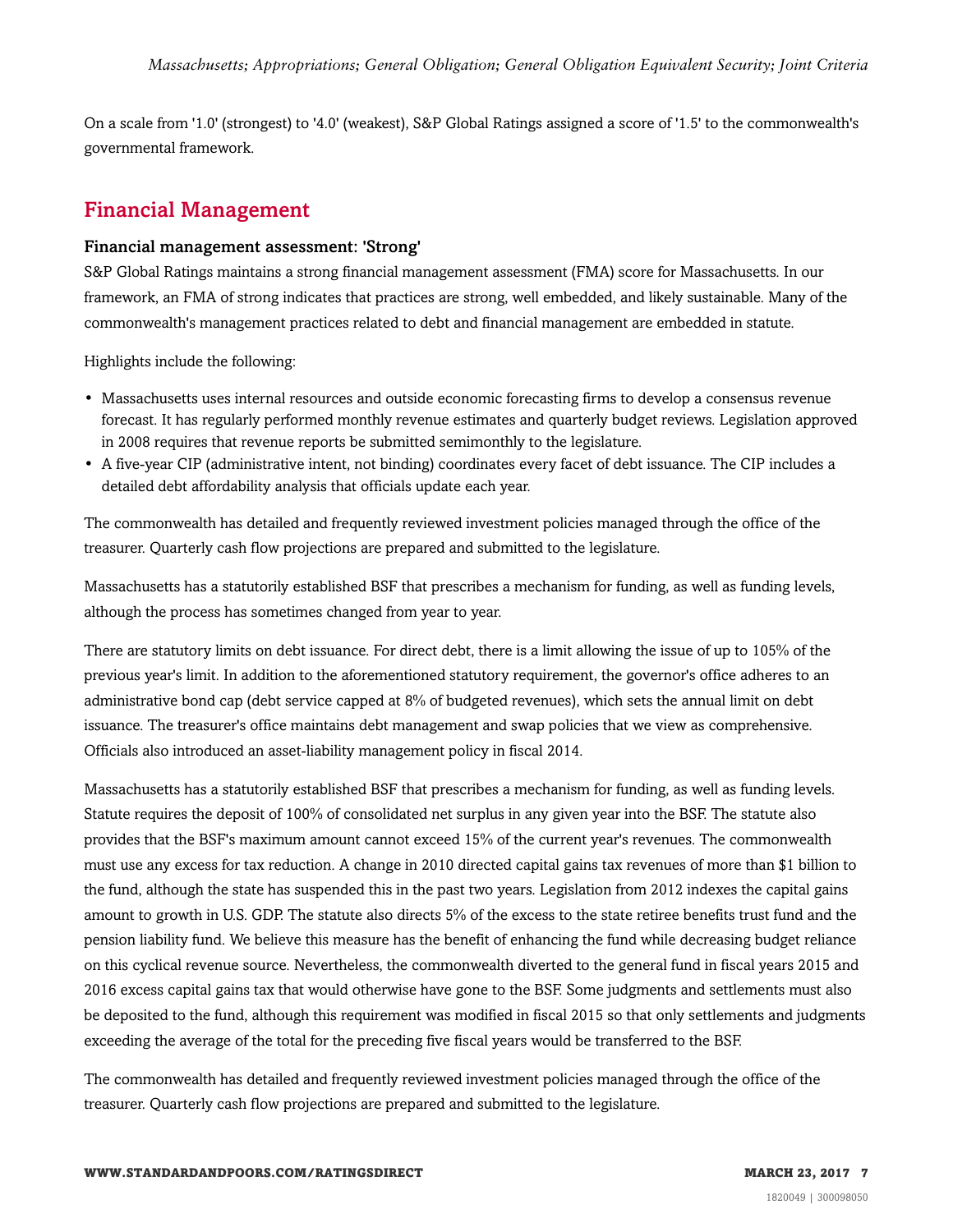#### Budget management framework

Once the budget is approved, the Secretary of Administration and Finance (A&F) monitors expenditures, at least quarterly, and receives regular monthly updates on revenue receipts. The A&F secretary is required to formally update revenue projections and submit them to the legislature in October. If officials expect projected revenues to be insufficient to meet appropriations, A&F certifies this and, pursuant to statute (section 9C of Chapter 29), the governor is required to reduce allotments, or submit proposals to raise additional revenues or to make appropriations from the BSF to restore balance. Budget adjustments have historically been implemented regularly and on time, and deficits are not carried forward.

Massachusetts is a voter-initiative state. Although there have been initiatives that limit the overall growth in state tax revenue and a limit on the amount of bonds outstanding and debt service appropriations, these have not substantially altered Massachusetts' ability to manage its budget or fund debt service in our opinion. While more recent ballot initiatives to reduce or eliminate major tax sources of the state were not approved, the legislature can amend an initiative, and a recent initiative rolled back inflation indexing for a gas tax. An initiative to add an extra 4.0% income tax to annual income of more than \$1 million a year received enough signatures for the legislature to consider placing it on the November 2018 ballot. This year's legislature gave the initiative its initial approval in May 2016, and it will be placed on the 2018 ballot assuming 25% of the next legislature also approves it, which we believe is likely.

The commonwealth provides a relatively high level of service, in our opinion. Adjustments have been made to programs but reductions to areas such as education have been limited.

On a scale from '1.0' (strongest) to '4.0' (weakest), S&P Global Ratings assigned a score of '1.0' to Massachusetts' financial management framework.

#### <span id="page-7-0"></span>Economy

Massachusetts' labor market fared relatively well in 2016. Unemployment rates have declined at a steady pace due to positive employment trends. The average annual unemployment rate for 2016 was 3.7%, which was below the 5.3% rate for the nation, while the state unemployment rate as of September 2016 had fallen to 3.6%, compared with 4.9% for the nation. The U.S. Census Bureau population estimate for Massachusetts in 2015 is 6.8 million, a 0.7% increase from 2014, and a 6.1% increase over the past 10 years, compared with 8.8% for the nation. Population growth has outpaced the region since 2007 but continues to lag the nation and we expect this trend to continue. The commonwealth's age dependency ratio of nonworking age population to working age population at 55.7% in 2015 was better than that of the nation (60.7%).

Massachusetts has always had high income levels. Per capita personal income increased to \$61,032 in 2015, or 128% of the national level--a ratio the commonwealth has held consistently for the past seven years. We expect that income will remain well ahead of that of other states based on the nature of the jobs being created and the pace of expansion. IHS Global Insight projects state gross product to rise 1.5% in 2016, 2.2% in 2017 and 2018, and 1.9% in 2019, at rates slightly under, but comparable with its forecast for the U.S. In 2015, gross state product per capita was 128% of that of the nation.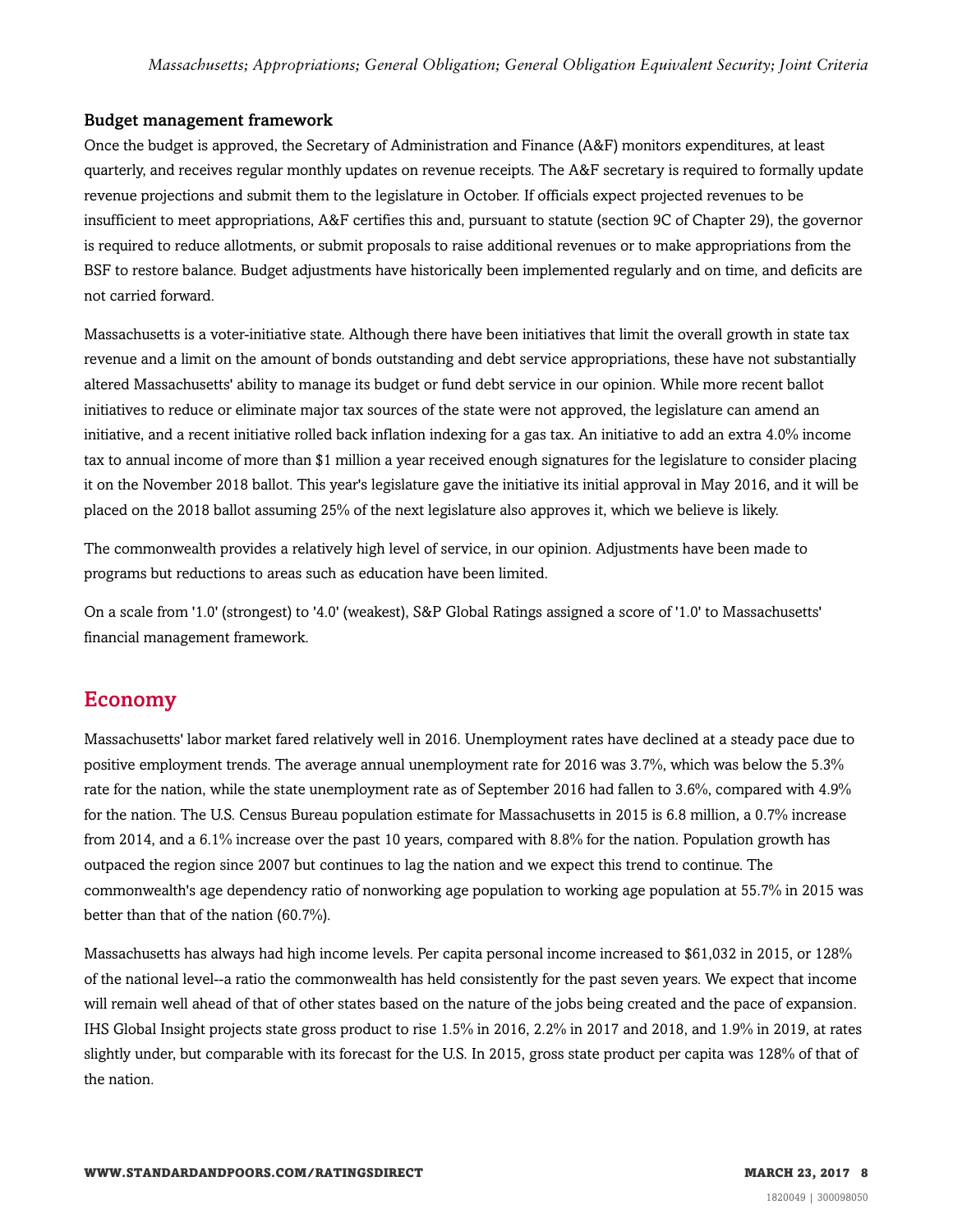The economy has diversified and education and health services now make up the primary employment sectors, accounting for 21.8% of total non-farm employment in 2015 according to the Bureau of Labor Statistics, compared with 15.5% for the nation. This is followed by trade and transport (16.3% versus 19.0% nationally) and professional business services (15.3% versus 13.8%). Cyclical sectors, such as manufacturing and construction, represent only 7.2% and 4.0% of employment, respectively. The increasing role of services in the economy reflects growth in research laboratories, computer software, management consulting, other business services, and health care. Higher education anchors, a high level of federal research funding, and venture capital give the commonwealth a leading edge in emerging industries, such as biotechnology, software, communications equipment, and surgical instruments. In addition, its defense-related industries continue to perform well. Massachusetts ranks eighth out of the 50 states by value of federal defense and research contract awards. It is unclear how proposed increased spending at the federal level would affect the state's economy.

On a scale from '1.0' (strongest) to '4.0' (weakest), S&P Global Ratings assigned a score of '1.7' to Massachusetts' economy.

#### <span id="page-8-0"></span>Budgetary Performance

The state has established a formal BSF under statutory law that receives excess capital gains taxes over a threshold amount, indexed for inflation. A threshold of \$1 billion was in effect for fiscal years 2011, 2012, and 2013. Since then, the threshold is subject to annual adjustment to reflect the average annual rate of growth in U.S. GDP over the preceding five years. Under statutory law, tax revenues collected from capital gains income during a fiscal year that exceed the threshold are required to be transferred to the BSF, with 5% of the amount so deposited then transferred to the State Retiree Benefits Trust Fund (for OPEB) and an additional 5% transferred to the commonwealth's pension liability fund. However, in fiscal years 2015 and 2016, capital gains taxes that would have otherwise flowed to the BSF paid general fund budget expenditures. The enacted 2016 budget assumes the fiscal 2016 capital gains collections threshold (suspended in that fiscal year) to be approximately \$1.09 billion, with the excess diverted to the general fund instead of the BSF to be approximately \$300 million. Although the governor's fiscal 2017 budget proposal included partially resuming a \$206 million deposit of capital gains to the BSF, this was still \$150 million short of the original statutory formula for deposit of excess capital gains tax. Furthermore, based on revisions to the commonwealth's revenue estimates, Massachusetts does not anticipate making a transfer of excess capital gains unless these exceed current revenue estimates. It estimates the BSF will increase by roughly \$11 million to \$1.303 billion at the end of fiscal 2017 based on investment earnings, assuming no use of the BSF, to close out fiscal 2017; this is down from estimates of \$1.528 billion in the governor's proposed budget.

The fiscal 2017 budget was approved by the governor on July 8, 2016. The enacted budget is based on a revenue estimate that was lowered by \$636 million to \$26.23 billion (from \$26.86 billion) to account for weaker tax collections in fiscal 2016. At \$26.23 billion, revenues in fiscal 2017 are expected to grow by a more modest 3.8% from estimated actual collections in fiscal 2016. Total revenues available, including federal reimbursements, beginning fund balances, and interfund transfers total \$40.8 billion. Total budgeted expenditures and other uses are \$40.9 billion and exceed available revenues by approximately \$88 million. In our view, the budget is nearly balanced with some limited use of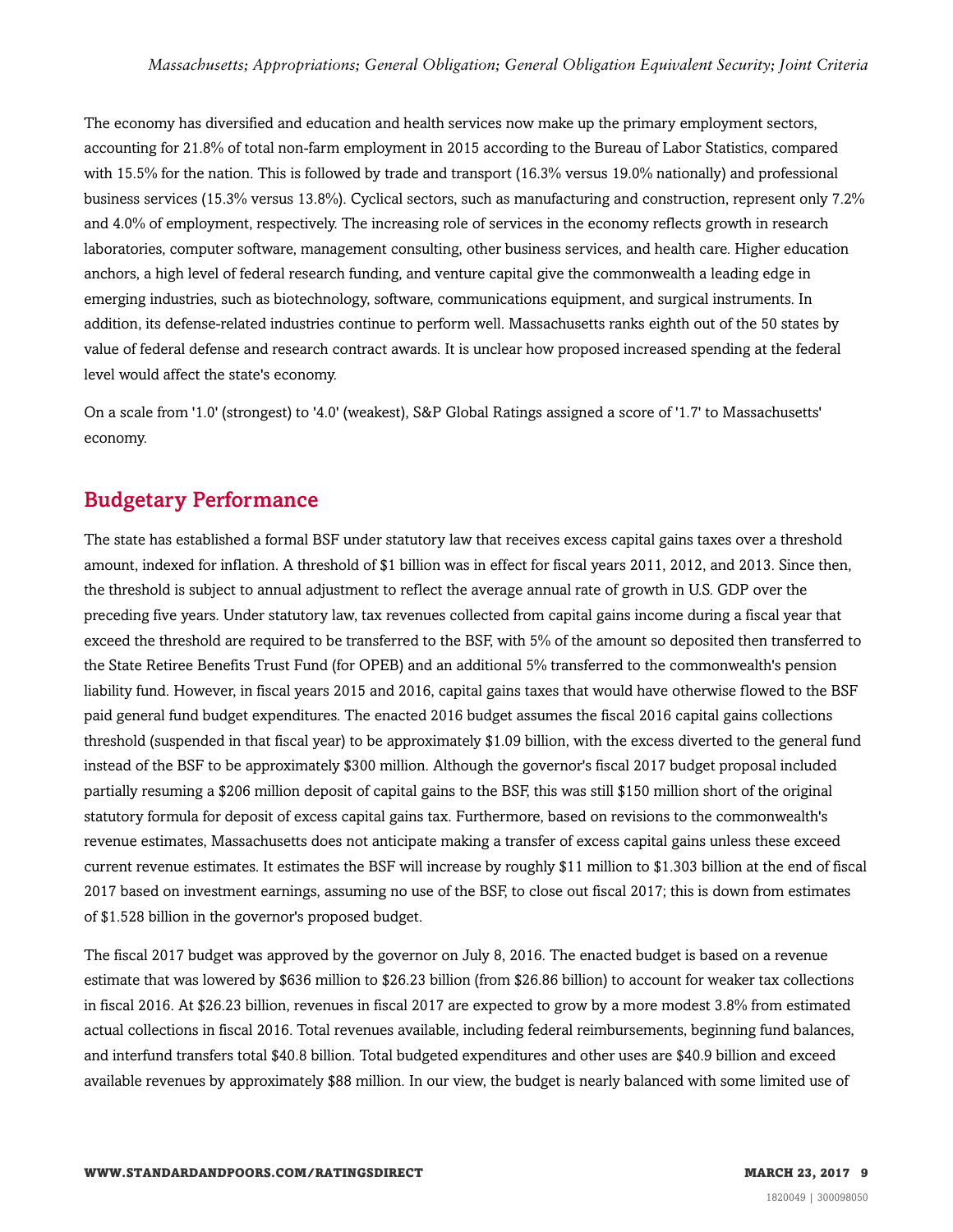one-time revenues. Despite Massachusetts being in the eighth year of economic recovery and experiencing positive revenue trends, in our view, budget worries remain regarding growth in MassHealth spending and the slow build-up of the BSF during a period of positive revenue growth, and despite policies that were intended to more aggressively build up reserves to help the commonwealth manage through revenue downturns.

The BSF reached a peak of \$2.335 billion at fiscal year-end 2007, before being drawn down to \$670 million at fiscal year-end 2010 during the Great Recession. The commonwealth subsequently began using excess capital gains tax to build up the fund again to \$1.65 billion at fiscal year-end 2012. The BSF stood at \$1.25 billion at fiscal year-end 2015, or 3.2% of operating expenditures, following a \$124 million deposit after the end of the fiscal year from surplus operating revenues into the BSF, offset by budgeted fiscal 2015 BSF draws, for a net increase of \$4 million in the BSF. Total operating reserves at fiscal year-end 2015, including the BSF, were \$1.57 billion, or 4.0% of expenditures and other uses, which declined slightly to \$1.482 billion at fiscal year-end 2016, or 3.6% of expenditures and other uses. We believe the commonwealth is somewhat exposed to cyclical swings in capital gains tax revenue, which Massachusetts projects will constitute about 5% of fiscal 2017 tax revenues. However, we also believe the commonwealth has a good history of making timely midyear budget adjustments when needed. Before the proposed fiscal 2016 budget adjustments of about \$311 million, Massachusetts calculated one-time budget items in the budget at \$629 million, or only 1.5% of projected expenditures, indicating what we view as near-structural balance, despite the projected small drawdown in overall reserves. Overall reserves declined by \$89 million in fiscal 2016 due to expenditures exceeding revenues; however, the BSF reserve increased by \$39 million due to transfers related to growth in abandoned property tax revenues.

We view Massachusetts' liquidity as strong, with the help of annual cash flow note borrowing. The commonwealth does not engage in interfund borrowing. It currently projects to end fiscal 2017 with a general fund cash balance of \$2.5 billion, and estimates its month-end cash low point in fiscal 2017 will have been February 2017, with a \$1.5 billion general fund cash balance. In fiscal 2017, the commonwealth issued \$1.5 billion in revenue anticipation notes, maturing in April, May, and June 2017. Cash flow notes must be repaid by the end of the fiscal year. Fiscal 2016 ended with a non-segregated general fund cash position of \$2.4 billion. For fiscal 2017, the commonwealth currently projects ending fiscal 2017 with \$2.57 billion in non-segregated cash.

We view Massachusetts' revenue sources as diverse. Income tax was 57% of operating funds tax revenues in fiscal 2016 on a budgetary basis, and sales tax was 24%.

We believe the commonwealth's revenue forecasting is good. Massachusetts prepares quarterly revenue updates and uses a consensus revenue forecast for budgeting purposes. We believe that state budgeting has historically been done with an eye toward long-term structural balance. However, we believe that Massachusetts is a high service state, with expenditures that may be difficult at times to reduce. In particular, Medicaid plus health and human services spending accounts for 50% of the fiscal 2017 total budget expenditures, while operating funds' debt service accounts for about 6%. Pension funding costs from operating funds in fiscal 2017 are estimated at \$2.2 billion, or 5.2%, while OPEB costs for current retirees are about another 1%. For fiscal 2018, the pension contribution is scheduled to increase by 8.9% to \$2.394 billion, or 5.5% of the total budget. Tax-supported debt service is 5.6% of budgeted expenditures, and OPEB 1.1%.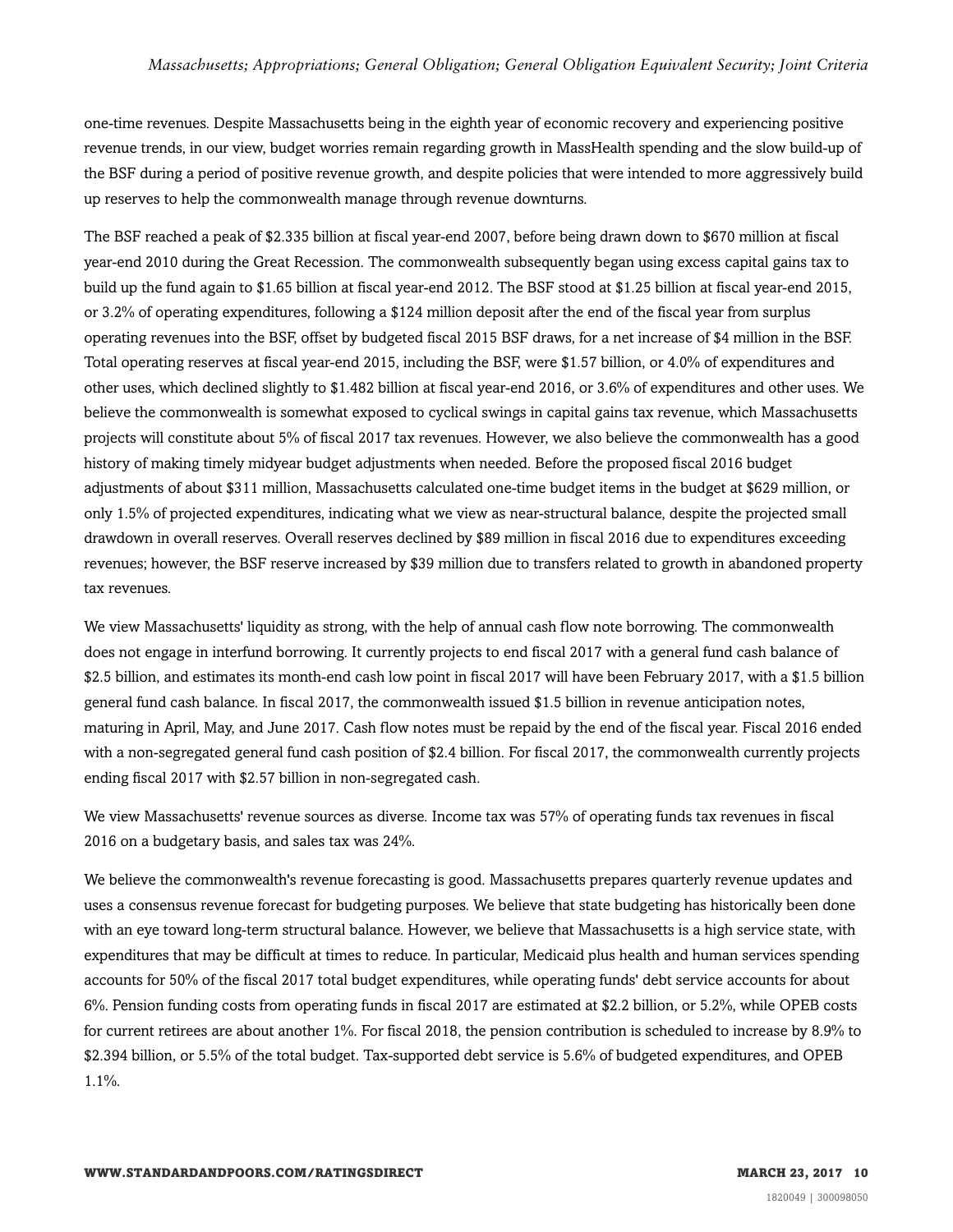On a scale from '1.0' (strongest) to '4.0' (weakest), S&P Global Ratings assigned a score of '1.7' to Massachusetts' budgetary performance.

#### <span id="page-10-0"></span>Debt And Liabilities

We calculate total GO bond proceeds outstanding at fiscal year-end 2016, the most recent audited year, at \$20.8 billion, and total tax-supported debt at \$34.5 billion, including debt issued by state authorities and supported by the statewide sales tax, as well as debt of state agencies supported by annual state contract assistance payments. The commonwealth reports it had \$22 billion of GO debt outstanding as of Jan. 1, 2017. By most measures, Massachusetts' debt burden remains high compared with that of other states. The variable-rate portfolio is 17% of total GO debt, and the commonwealth actively manages this under formal debt policies. About \$1.6 billion, or 8% of state GO debt, consists of unhedged variable-rate bonds, with the remainder of the variable-rate debt's interest rates synthetically fixed through interest rate swaps. Massachusetts has a multiyear asset liability management program that could increase its exposure to unhedged variable-rate debt. However, there are no major plans in the near future to significantly expand its unhedged portfolio. In the past several years, the overall portfolio of variable-rate debt has diversified, and put risk has fallen significantly, in our opinion. The commonwealth also has about \$914 million of direct placement debt, whose structure we do not believe creates an unusual risk to the state. Tax-backed debt per capita is high, in our view, at what we calculate as \$5,213 at fiscal year-end 2016 and 8.3% of personal income. We also calculate combined total tax-backed debt service to operating expenditures as high at 7.3% on a GAAP basis.

The current five-year CIP projects debt service is to remain below the commonwealth's calculation of 8% of budgeted revenues through fiscal 2021. A state debt and capital affordability committee conducts an annual debt affordability study. The committee includes seven voting members and eight nonvoting members from the legislature and is charged with formally reviewing the CIP and providing an estimate of debt authorization for the year. The current CIP for fiscal 2017 calls for \$2.19 billion of bonding, about level compared with that of recent years, as part of a fiscal 2017 total capital budget of \$4.1 billion. Our debt calculation includes special tax bonds supported by statewide tax sources in the ratios we use to assess total tax-supported debt.

Massachusetts continues to gradually lower its investment return assumption, which we view as positive, but which translates into further declines in its combined funded ratio and increased funding needs. An actuarial valuation of the commonwealth's total pension obligation suggests a combined pension funded ratio of 56% funded as of Jan. 1, 2016, from 61% in January 2015 based on market value of assets. The total actuarial funded ratio (using actuarial value of assets) declined to 56.7% from 59.0% in 2015. The funded ratio remains far below the actuarial 78.6%-funded ratio in 2008, before the Great Recession. Based on Massachusetts' actuarial calculation (not Governmental Accounting Standards Board [GASB]), the commonwealth's primary government unfunded pension liability was \$37.9 billion for the combined state employees, teachers, and Boston teachers' pension funds, and up from \$33.4 billion, as of Jan. 1, 2015. We calculate this is \$5,548 per capita, and 8.9% of personal income, which we consider high. For our analysis, we calculate the three-year average funded level at 62% (2014-2016) using GASB 68 reporting. Massachusetts attributes the relatively low funded ratio to recognition of previous-year investment losses and lowering the investment return assumption to 7.50% in 2016 from 7.75%, which we view as more conservative, optional transfer of Optional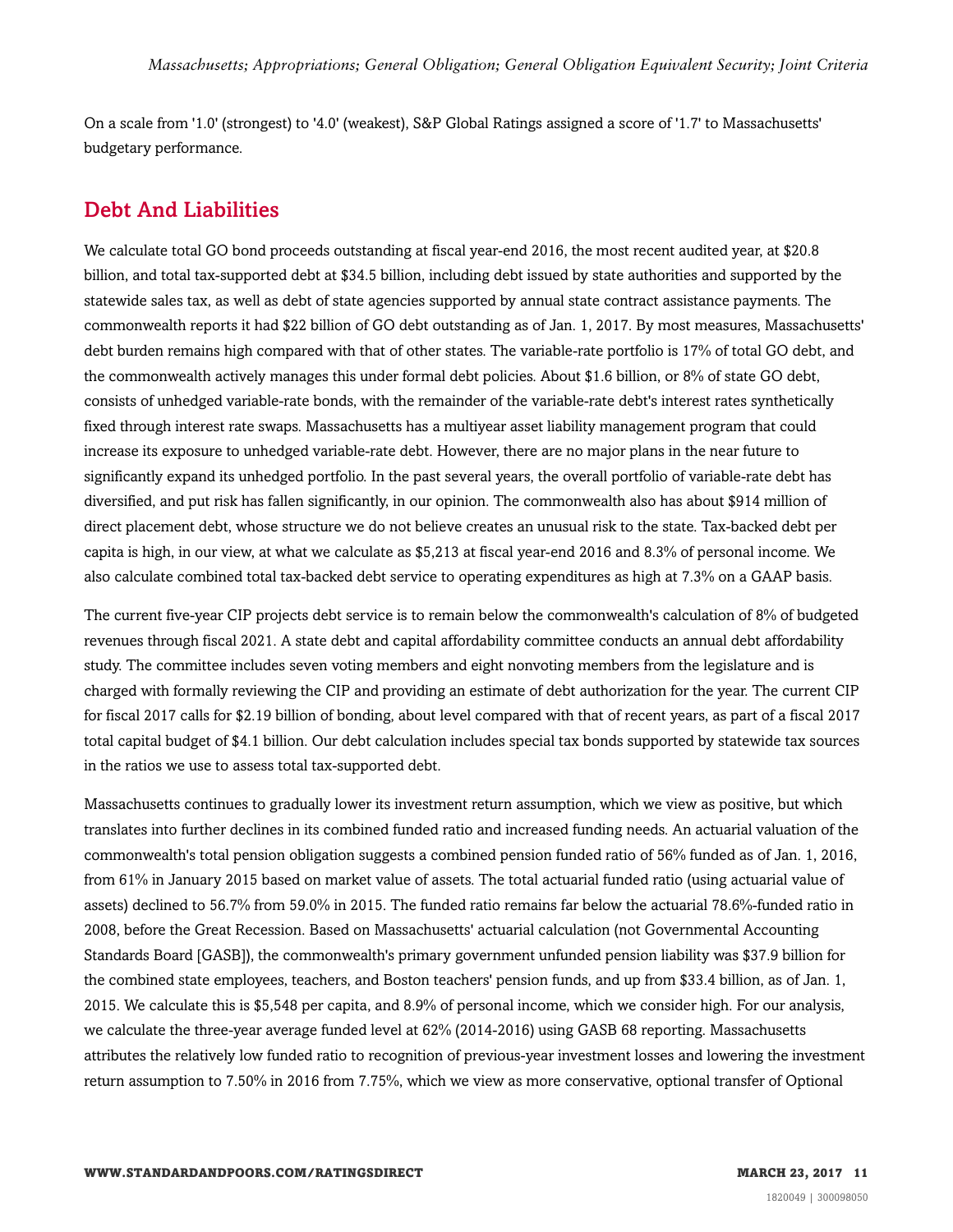Retirement Program members into Massachusetts State Employee Retirement System, and the adoption of an employee retirement incentive program,. Weaker-than-assumed market performance and changes to the systems' assumed rate of return, while bringing it more in line with the average for other plans across the nation, have resulted in increased contributions if the state is expected to remain on track to fully amortize its liabilities by 2040. The new assumed rate of return of 7.5% remains is below the Pension Retirement Investment Trust's (PRIT) 9.2% five-year and the 5.1% 10-year average returns.

Massachusetts' ARC calculation assumes amortization of the commonwealth's unfunded actuarial liability on a 4% annual increasing basis to reach full amortization of its unfunded liability by fiscal 2040. However, from a funding standpoint, Massachusetts has continued to calculate its contribution by setting funding targets based on percentage increases to contributions rather than adjusting for increases necessary to keep level amortization of the liability. This translates into a slightly more back-loaded amortization of the liability. Furthermore, the commonwealth continues to establish its contribution levels on a three-year lagged budgetary basis. Although actuarial valuations are conducted each year, this policy of only adjusting funding every three years provides greater budgetary predictability at the expense of more timely funding adjustments in recognition of known assumption changes, such as revised assumed rate of return and demographic assumptions. The state recently updated its contribution projections with the annual increase in contribution rising to 8.9% from 7% annually through 2036. Based on the state's projections, despite these increased contributions, the funded ratios on an actuarial basis remains at 57%. In fiscal 2016, the commonwealth contributed 77% of ARC to its two main employees' retirement system, down from 81% in fiscal years 2014, but up from 75% in 2015. For fiscal 2017, it has budgeted to fund \$2.2 billion, or 72%, of the \$3.06 billion ARC. As part of our revised criteria, we look to the ratio of active-to-inactive members to determine how mature the system is and how it compares with the national average. For Massachusetts State Retirement Board and Massachusetts Teachers' Retirement System, the ratio of actives to retirees is 1.6 and 1.4, respectively, and in line with the 1.5 national average. Experience studies are only conducted every six years as per statute, which we view as a weakness. Although the commonwealth updates portions of the studies more frequently, this is not done on a set schedule, but rather as needed.

Massachusetts had a \$16.3 billion unfunded actuarial accrued OPEB liability as of Jan. 1, 2016, which we consider sizable, at \$4,451 per capita, but down from \$16.3 billion recorded in 2012, as various reform measures were phased in and OPEB trust fund deposits have been made. The commonwealth has dedicated tobacco settlement revenues toward its OPEB trust fund to provide a permanent funding source, which we consider a credit positive, although trust fund deposits were made from other sources recently. The portion of tobacco settlement money dedicated to the OPEB trust fund is scheduled to increase in 10% increments each year, until it reaches 100%, although in fiscal 2016 the incremental increase was suspended. In fiscal 2016, the commonwealth contributed 30% of tobacco settlement money, or approximately \$77 million, to the OPEB trust fund. For fiscal 2017, the enacted budget suspended the 10% increase and instead funded the transfer at 10% of tobacco settlement money or \$25.7 million, a substantial decline from prior-year requirements. The governor has proposed an amendment that would bring the fiscal 2017 contribution back to 30% or \$76 million; however, the legislature has not yet acted on this proposal. The trust had assets of \$760.4 million as of Jan. 1, 2016.

On a scale from '1.0' (strongest) to '4.0' (weakest), S&P Global Ratings assigned a score of '3.5' to Massachusetts' debt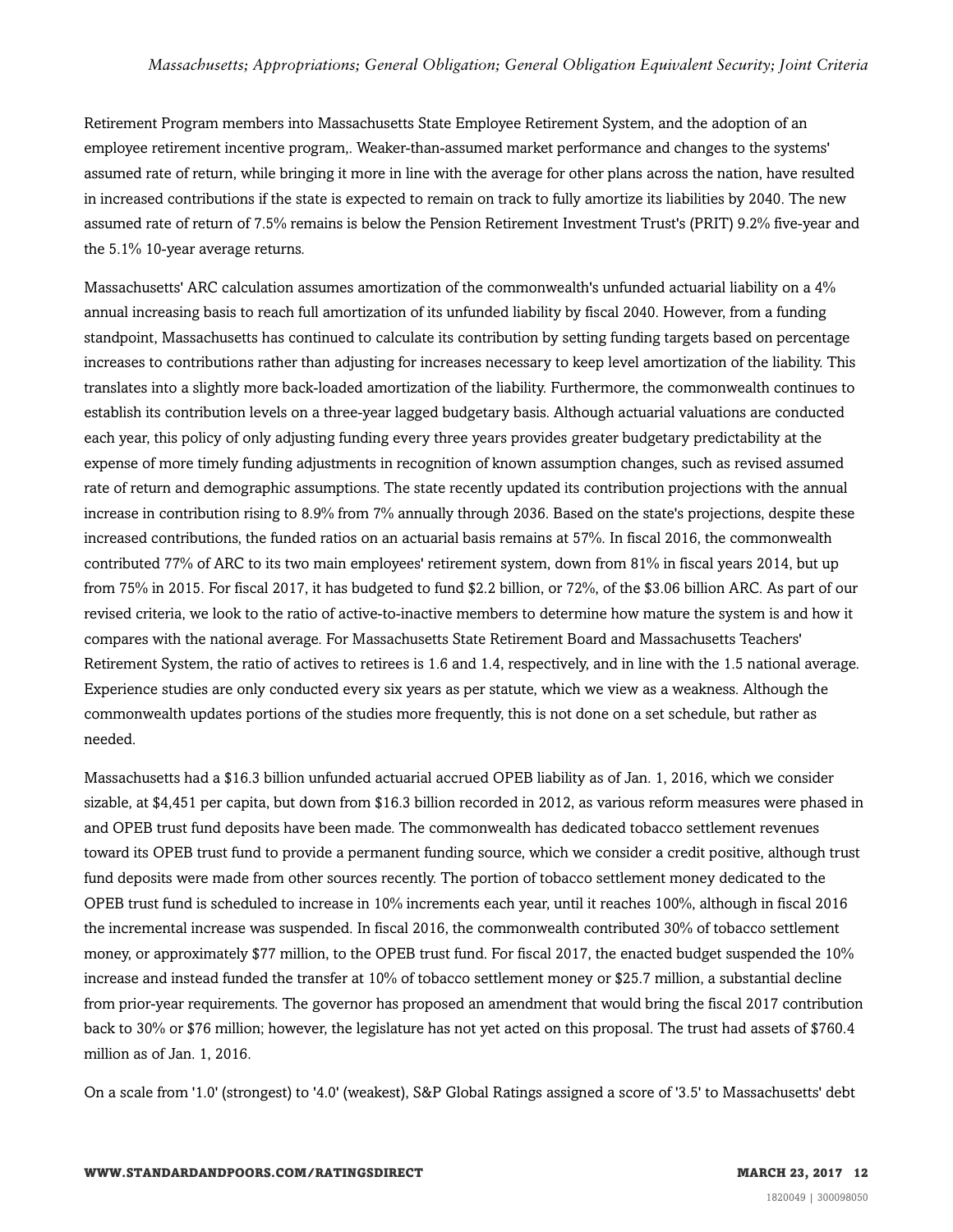and liability profile.

| Ratings Detail (As Of March 23, 2017)                              |                     |          |  |  |
|--------------------------------------------------------------------|---------------------|----------|--|--|
| Massachusetts GO bnds consolidated loan ser 2016I due 12/01/2035   |                     |          |  |  |
| Long Term Rating                                                   | AA+/Negative        | Affirmed |  |  |
| Massachusetts GO bnds consolidated loan ser 2016J due 12/01/2046   |                     |          |  |  |
| Long Term Rating                                                   | AA+/Negative        | Affirmed |  |  |
| Massachusetts GO VRDBs - C                                         |                     |          |  |  |
| Long Term Rating                                                   | $AA+/A-1+/Negative$ | Affirmed |  |  |
| Massachusetts GO VRDBs 2000A                                       |                     |          |  |  |
| Long Term Rating                                                   | AA+/A-1/Negative    | Affirmed |  |  |
| Massachusetts GO VRDBs 2000B                                       |                     |          |  |  |
| Long Term Rating                                                   | AA+/A-1/Negative    | Affirmed |  |  |
| Massachusetts GO VRDBs 2006A                                       |                     |          |  |  |
| Long Term Rating                                                   | AA+/A-1+/Negative   | Affirmed |  |  |
| Massachusetts GO (wrap of insured) (ASSURED GTY & AMBAC) (SEC MKT) |                     |          |  |  |
| <b>Unenhanced Rating</b>                                           | AA+(SPUR)/Negative  | Affirmed |  |  |
| Massachusetts GO (wrap of insured) (FGIC & BHAC) (SEC MKT)         |                     |          |  |  |
| <b>Unenhanced Rating</b>                                           | AA+(SPUR)/Negative  | Affirmed |  |  |
| Massachusetts GO (AGM) (SEC MKT)                                   |                     |          |  |  |
| <b>Unenhanced Rating</b>                                           | AA+(SPUR)/Negative  | Affirmed |  |  |
| Massachusetts GO (BAM) (SECMKT)                                    |                     |          |  |  |
| <b>Unenhanced Rating</b>                                           | AA+(SPUR)/Negative  | Affirmed |  |  |
| Massachusetts GO (BAM) (SECMKT)                                    |                     |          |  |  |
| <b>Unenhanced Rating</b>                                           | AA+(SPUR)/Negative  | Affirmed |  |  |
| Massachusetts GO (BAM) (SEC MKT)                                   |                     |          |  |  |
| <b>Unenhanced Rating</b>                                           | AA+(SPUR)/Negative  | Affirmed |  |  |
| Massachusetts GO (FGIC)                                            |                     |          |  |  |
| <b>Unenhanced Rating</b>                                           | AA+(SPUR)/Negative  | Affirmed |  |  |
| Massachusetts GO (MBIA) (Assured Gty)                              |                     |          |  |  |
| <b>Unenhanced Rating</b>                                           | AA+(SPUR)/Negative  | Affirmed |  |  |
| Massachusetts GO                                                   |                     |          |  |  |
| Long Term Rating                                                   | AA+/Negative        | Affirmed |  |  |
| Massachusetts GO                                                   |                     |          |  |  |
| Long Term Rating                                                   | AA+/Negative        | Affirmed |  |  |
| Massachusetts GO                                                   |                     |          |  |  |
| Long Term Rating                                                   | AA+/Negative        | Affirmed |  |  |
| Massachusetts GO                                                   |                     |          |  |  |
| Long Term Rating                                                   | AA+/Negative        | Affirmed |  |  |
| Massachusetts GO                                                   |                     |          |  |  |
| Long Term Rating                                                   | AA+/Negative        | Affirmed |  |  |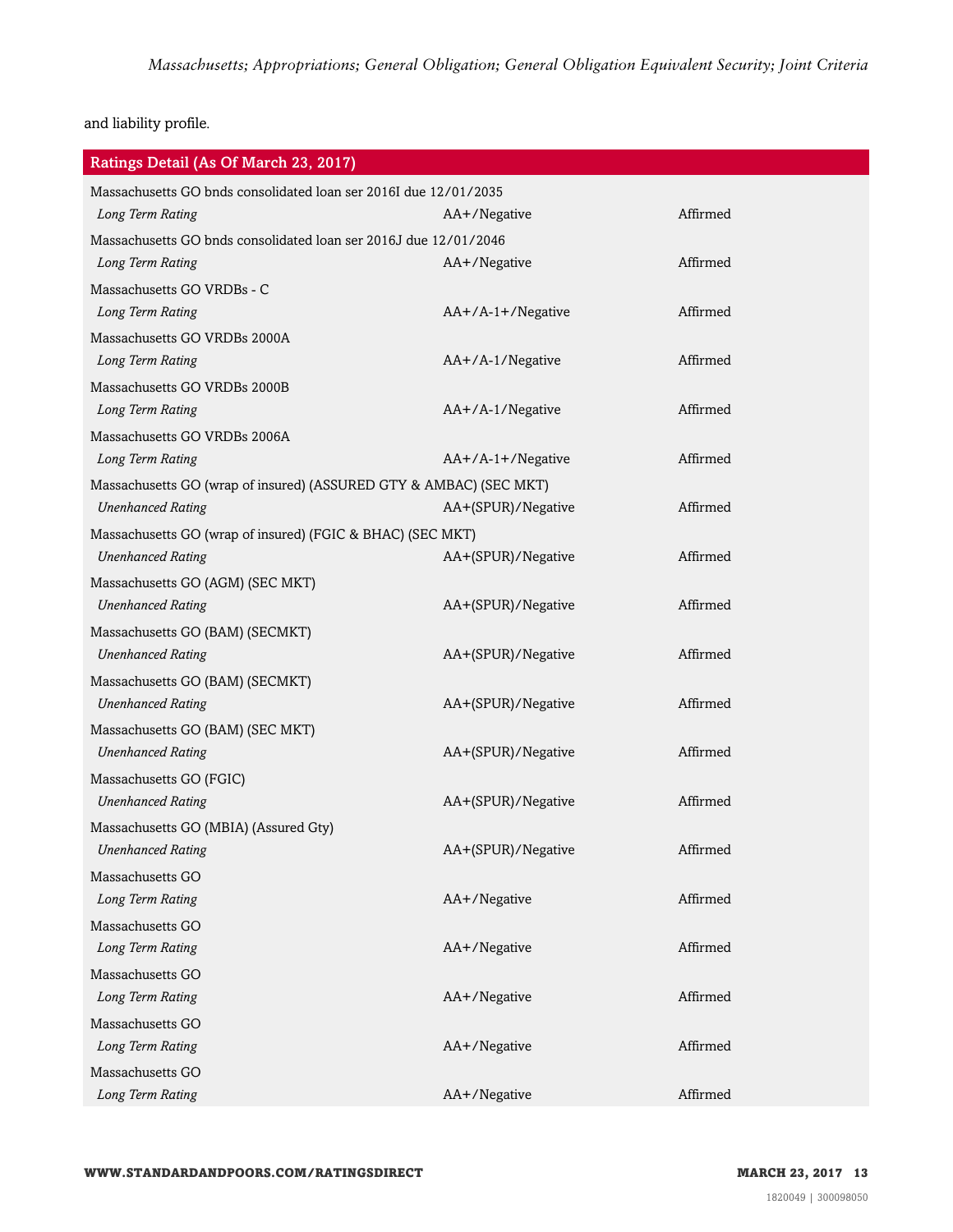| Ratings Detail (As Of March 23, 2017) (cont.)                                                                                                      |                     |          |  |  |
|----------------------------------------------------------------------------------------------------------------------------------------------------|---------------------|----------|--|--|
| Massachusetts GO                                                                                                                                   |                     |          |  |  |
| Long Term Rating                                                                                                                                   | AA+/Negative        | Affirmed |  |  |
| Massachusetts GO                                                                                                                                   |                     |          |  |  |
| Long Term Rating                                                                                                                                   | AA+/Negative        | Affirmed |  |  |
| <b>Massachusetts GO</b>                                                                                                                            |                     |          |  |  |
| <b>Unenhanced Rating</b>                                                                                                                           | AA+(SPUR)/Negative  | Affirmed |  |  |
|                                                                                                                                                    |                     |          |  |  |
| <b>Boston Hsg Auth, Massachusetts</b><br>Massachusetts                                                                                             |                     |          |  |  |
| Boston Hsg Auth (Massachusetts) APPROP                                                                                                             |                     |          |  |  |
| Long Term Rating                                                                                                                                   | A+/Negative         | Affirmed |  |  |
|                                                                                                                                                    |                     |          |  |  |
| <b>Massachusetts Bay Transp Auth, Massachusetts</b><br>Massachusetts                                                                               |                     |          |  |  |
|                                                                                                                                                    |                     |          |  |  |
| Massachusetts Bay Transp Auth (Massachusetts) var rate gen transp sys bnds 2000A-1 & A-2 ser dtd 03/09/2000 RMKTD dtd<br>09/30/2011 due 03/01/2030 |                     |          |  |  |
| Long Term Rating                                                                                                                                   | AA+/A-2/Negative    | Affirmed |  |  |
| Massachusetts Bay Transp Auth (Massachusetts) GO                                                                                                   |                     |          |  |  |
| Long Term Rating                                                                                                                                   | AA+/Negative        | Affirmed |  |  |
| Massachusetts Bay Transp Auth (Massachusetts) GOEQUIV                                                                                              |                     |          |  |  |
| Long Term Rating                                                                                                                                   | AA+/A-1/Negative    | Affirmed |  |  |
| Massachusetts Bay Transp Auth (Massachusetts) GO (AGM)                                                                                             |                     |          |  |  |
| <b>Unenhanced Rating</b>                                                                                                                           | AA+(SPUR)/Negative  | Affirmed |  |  |
| Massachusetts Bay Transp Auth transp sys bnds (Massachusetts)                                                                                      |                     |          |  |  |
| <b>Unenhanced Rating</b>                                                                                                                           | AA+(SPUR)/Negative  | Affirmed |  |  |
| <b>Massachusetts Bay Transp Auth (Massachusetts)</b>                                                                                               |                     |          |  |  |
| <b>Unenhanced Rating</b>                                                                                                                           | AA+(SPUR)/Negative  | Affirmed |  |  |
| <b>Massachusetts Dept of Transp, Massachusetts</b>                                                                                                 |                     |          |  |  |
| Massachusetts                                                                                                                                      |                     |          |  |  |
| Massachusetts Dept of Transp (Massachusetts) GO                                                                                                    |                     |          |  |  |
| Long Term Rating                                                                                                                                   | AA+/A-1/Negative    | Affirmed |  |  |
| <b>Unenhanced Rating</b>                                                                                                                           | NR(SPUR)            |          |  |  |
| Massachusetts Dept of Transp (Massachusetts) GO                                                                                                    |                     |          |  |  |
| Long Term Rating                                                                                                                                   | AA+/Negative        | Affirmed |  |  |
| Massachusetts Dept of Transp (Massachusetts) GO VRDO 2010A-1                                                                                       |                     |          |  |  |
| Long Term Rating                                                                                                                                   | $AA+/A-1+/Negative$ | Affirmed |  |  |
| Massachusetts Dept of Transp (Massachusetts) GO VRDO 2010A-2 A-7                                                                                   |                     |          |  |  |
| Long Term Rating                                                                                                                                   | $AA+/A-1$           | Affirmed |  |  |
| <b>Unenhanced Rating</b>                                                                                                                           | AA+(SPUR)/Negative  | Affirmed |  |  |
| Massachusetts Dept of Transp (Massachusetts) GO VRDO 2010B                                                                                         |                     |          |  |  |
| Long Term Rating                                                                                                                                   | AA+/Negative        | Affirmed |  |  |
| Massachusetts Dept of Transp (Massachusetts) JOINTCRIT                                                                                             |                     |          |  |  |
| Long Term Rating                                                                                                                                   | $AA+/A-1$           | Affirmed |  |  |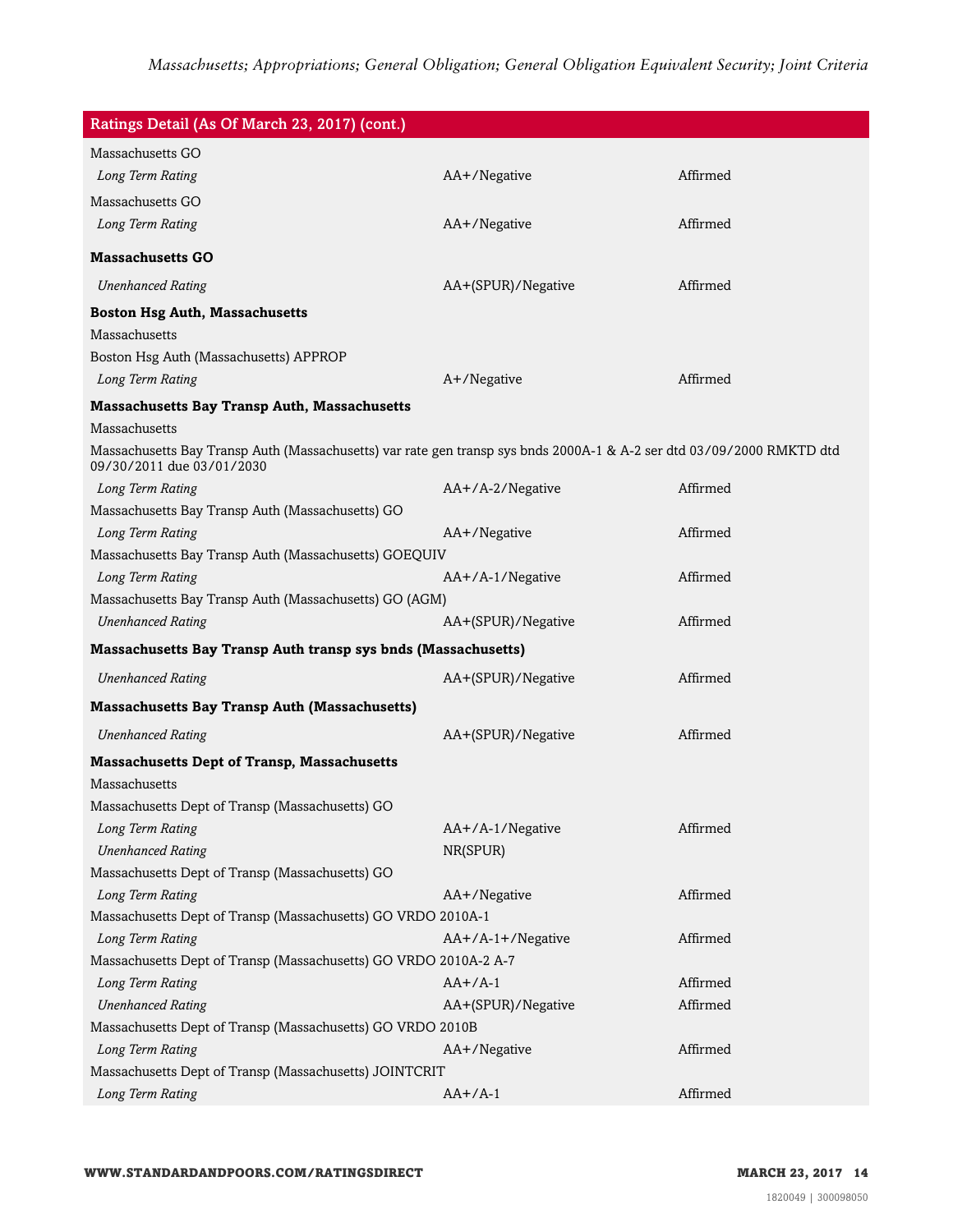| Ratings Detail (As Of March 23, 2017) (cont.)                                                                                          |                     |          |  |  |
|----------------------------------------------------------------------------------------------------------------------------------------|---------------------|----------|--|--|
| <b>Unenhanced Rating</b>                                                                                                               | AA+(SPUR)/Negative  | Affirmed |  |  |
| Massachusetts Dept of Transp (Massachusetts) Metropolitan hwy sys rfdg bnds (Massachusetts) ser 2016A dtd 12/20/2016 due<br>01/01/2035 |                     |          |  |  |
| Long Term Rating                                                                                                                       | AA+/Negative        | Affirmed |  |  |
| Massachusetts Dept of Transp (Massachusetts) VRDBs 2010A-7                                                                             |                     |          |  |  |
| Long Term Rating                                                                                                                       | $AA+/A-1+/Negative$ | Affirmed |  |  |
| <b>Massachusetts Development Finance Agency, Massachusetts</b>                                                                         |                     |          |  |  |
| Massachusetts                                                                                                                          |                     |          |  |  |
| Massachusetts Dev Fin Agy (Massachusetts) GO                                                                                           |                     |          |  |  |
| Long Term Rating                                                                                                                       | AA+/Negative        | Affirmed |  |  |
| Univ of Massachusetts Bldg Auth, Massachusetts                                                                                         |                     |          |  |  |
| Massachusetts                                                                                                                          |                     |          |  |  |
| University of Massachusetts Bldg Auth (Massachusetts) GO                                                                               |                     |          |  |  |
| Long Term Rating                                                                                                                       | $AA+/A-2/N$ egative | Affirmed |  |  |
| Univ of Massachusetts Bldg Auth (Massachusetts) GOEQUIV                                                                                |                     |          |  |  |
| Long Term Rating                                                                                                                       | $AA+/A-1+/Negative$ | Affirmed |  |  |
| Many issues are enhanced by bond insurance.                                                                                            |                     |          |  |  |